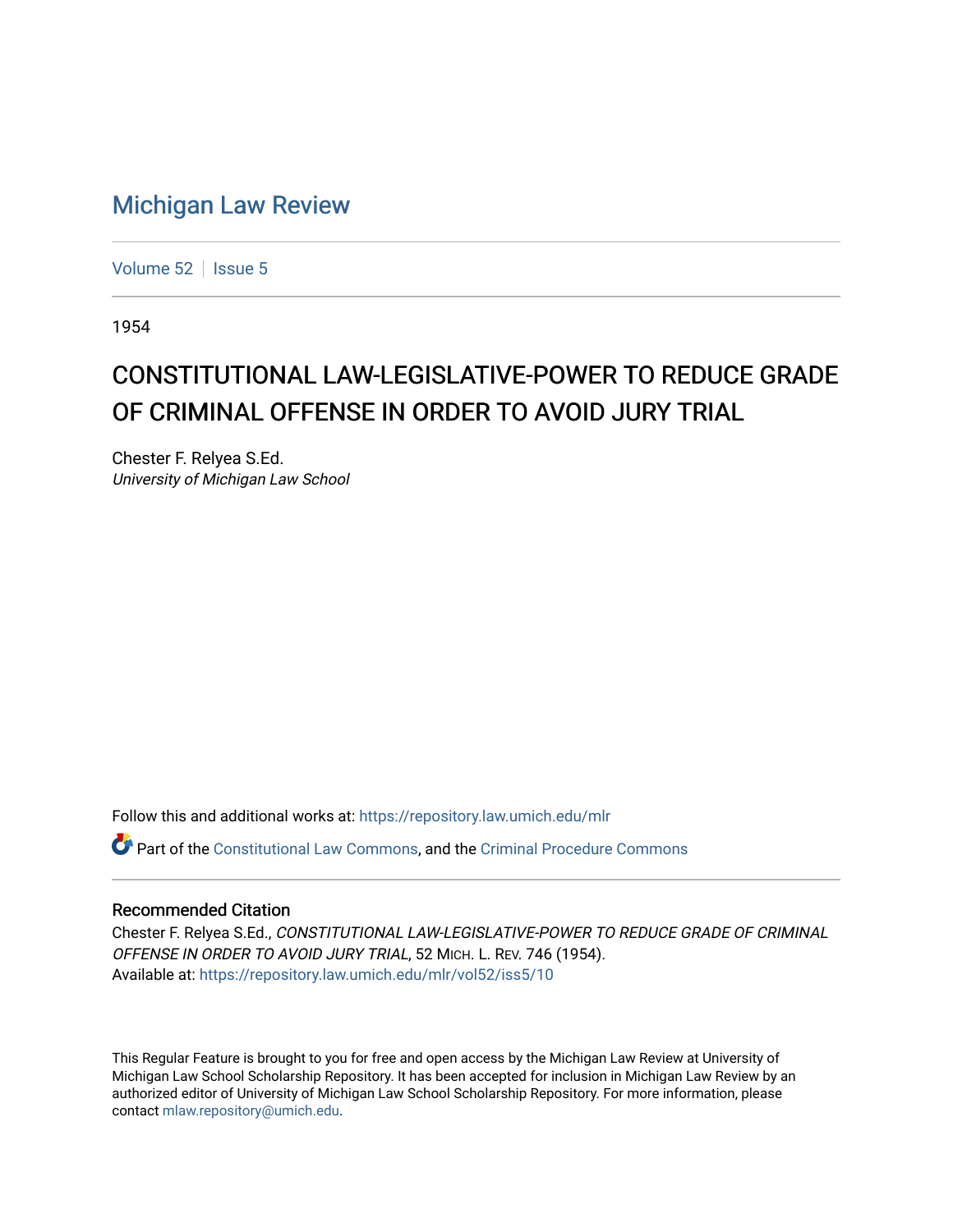CONSTITUTIONAL LAW-LEGISLATIVE-POWER TO REDUCE GRADE OF CRIM-INAL OFFENSB IN ORDER TO Avom JURY TRIAL-A complaint was made in the Municipal Court of Hoboken against the defendant charging that he had willfully committed an assault and battery by spitting on another, in violation of the Disorderly Persons Law, which states: "Any person who commits an assault or an assault and battery is a disorderly person."1 The defendant moved to dismiss the complaint on the ground that the statute violated his constitutional right to prosecution by indictment and trial by jury. The municipal court denied the motion. On certification to the New Jersey Su- . preme Court, *held,* the statute did not wrongfully deny defendant a jury trial. The statute refers only to simple assault and battery, which was punishable summarily at common law. Summary proceedings under the Disorderly Persons Act, which has been in existence in some form since 1799 and which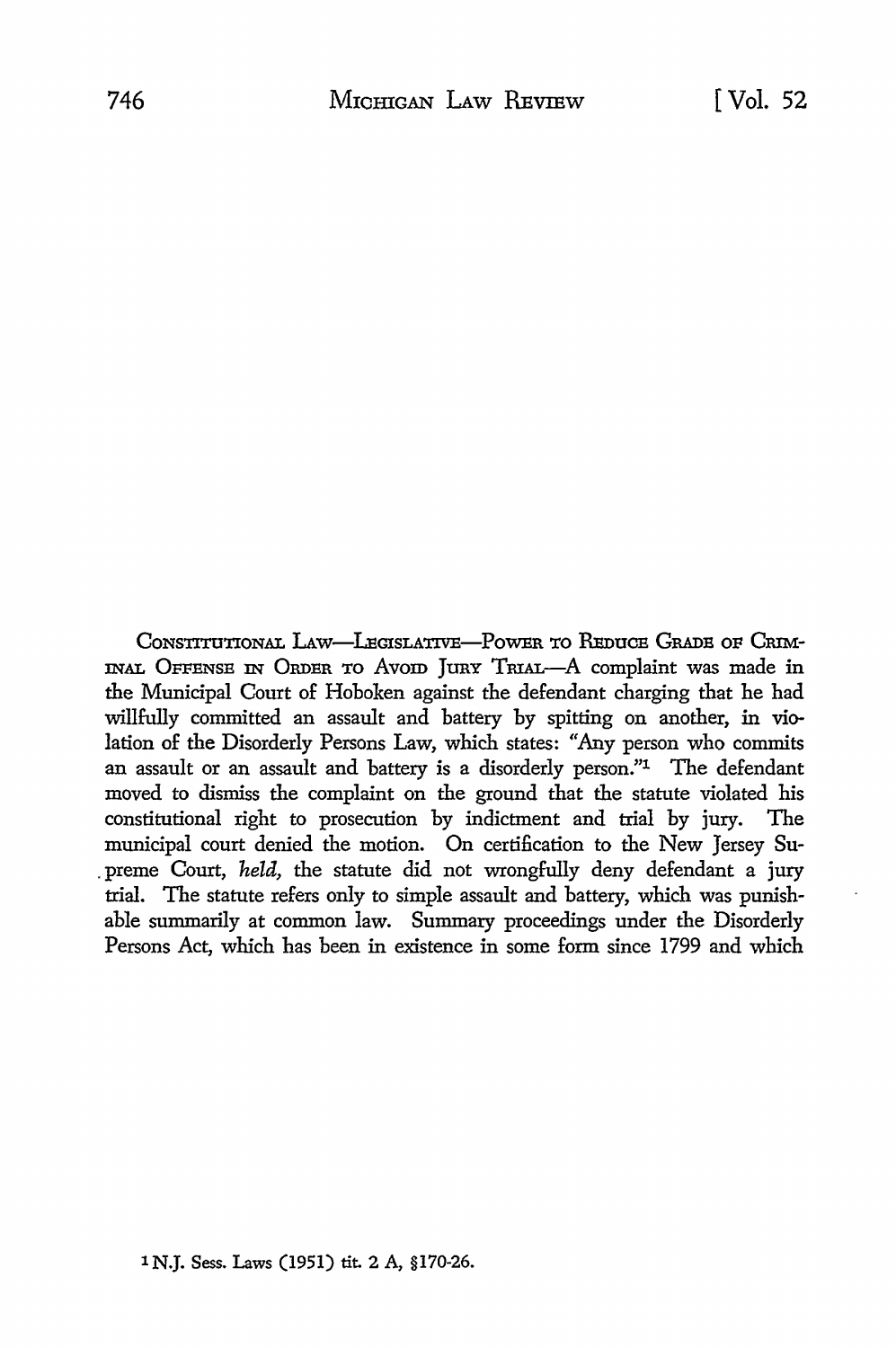for many years has contained offenses indictable at common law and more serious than assault and battery, has been challenged only once and then unsuccessfully. This acquiescence is supported by analogy to the judicially accepted practice of summary jurisdiction under municipal ordinances. *State*  11. *Maier,* (N.J. 1953) 99 A. (2d) 21.

The right to trial by jury in criminal cases, which is explicitly protected by the constitutions of the United States and of every state, is generally held not to extend to those offenses which were tried in summary proceedings at common law at the time of the adoption of the federal or a state constitution<sup>2</sup> or to new statutory offenses within this class of cases.3 The extensive use made of summary proceedings both in England and in the American colonies during the seventeenth and eighteenth centuries has been noted by numerous writers,<sup>4</sup> although the extent of this practice seems not to have been realized by many judges and lawyers eager to protect the institution of trial by jury.<sup>5</sup> Persons accused of petty crimes,<sup>6</sup> including most municipal offenses,<sup>7</sup> are universally denied a right to jury trial in the United States. Although it is usually difficult to ascertain precisely what offenses may be designated as petty in any particular jurisdiction,<sup>8</sup> the classification often includes viola-

2District of Columbia v. Clawans, 300 U.S. 617, 57 S.Ct. 660 (1937); State v. Glenn, 54 Md. 572 (1880); Byers v. Commonwealth, 42 Pa. St. 89 (1862); Wilentz v. Galvin, 125 N.J.L. 455, 15 A. (2d) 903 (1940). Where a state has adopted successive constitutions with substantially equivalent clauses protecting the right to trial by jury, there is a problem as to whether reference may be made also to practice under the previous constitutions. Compare State v. De Lorenzo, 81 N.J.L. 613 at 623, 79 A. 839 (1911), and McCutcheon v. State Building Authority, 13 N.J. 46, 97 A. (2d) 663 (1953), with Town of Montclair v. Stanoyevich, 6 N.J. 479, 79 A. (2d) 288 (1951).

<sup>3</sup>District of Columbia v. Clawans, note 2 supra (dealing in second-hand personal property without license); Wynehamer v. People, 13 N.Y. 378 (1856) (prohibition violation); Bd. of Health v. New York Central R. Co., IO N.J. 294, 90 A. (2d) 729 (1952) (smoke ordinance violation); Crichton v. State, 115 Md. 423, 81 A. 36 (1911). *Contra,*  Van Swartow v. Commonwealth, 24 Pa. St. 131 (1854). Compare the two opinions in Katz v. Eldredge, 97 N.J.L. 123, 117 A. 841 (1922).

4 See Frankfurter and Corcoran, "Petty Federal Offenses and the Constitutional Guaranty of Trial by Jury," 39 HARv. L. REv. 917 (1926) (English and early American practice); Burn, Justice OF THE PEACE (1755) (English practice); State v. Glenn, note 2 supra; WEBB, ENGLISH LOCAL GOVERNMENT: THE PARISH AND THE COUNTRY 418 (1924). Frankfurter and Corcoran, supra, at 930-933, cite cases of fines up to £500 and imprisonment up to a year.

<sup>5</sup>This appears from the tone of the decisions concerning summary jurisdiction, and from the usually minor offenses and punishments involved in those cases.

<sup>6</sup>Compare District of Columbia v. Clawans, note 2 supra (dealing in second-hand property without license, punishable by fine up to \$300 or 90 days, is a petty offense), with District of Columbia v. Colts, 282 **U.S.** 63, 51 S.Ct. 52 (1930) (reckless driving and speeding, punishable by fine up to \$125 and 30 days is not a petty offense). See the federal cases cited by Frankfurter and Corcoran, "Petty Federal Offenses and the Constitutional Guaranty of Trial by Jury," 39 HARv. L. REv. 917 (1926).

<sup>7</sup>See 9 McQUILLIN, MUNICIPAL CoRPORATIONS §§27.32-27.39 (1950); 6 id., c. 23 (1950), and cases cited therein.

<sup>8</sup>A few states have hard and fast rules. E.g., Ohio, where any offense involving imprisonment or a fine above \$50 is within the jury trial guarantee. Fremont v. Keating, 96 Ohio St. 468, 118 N.E. 114 (1917); Ohio Rev. Code (Baldwin, 1953) §2945.17.